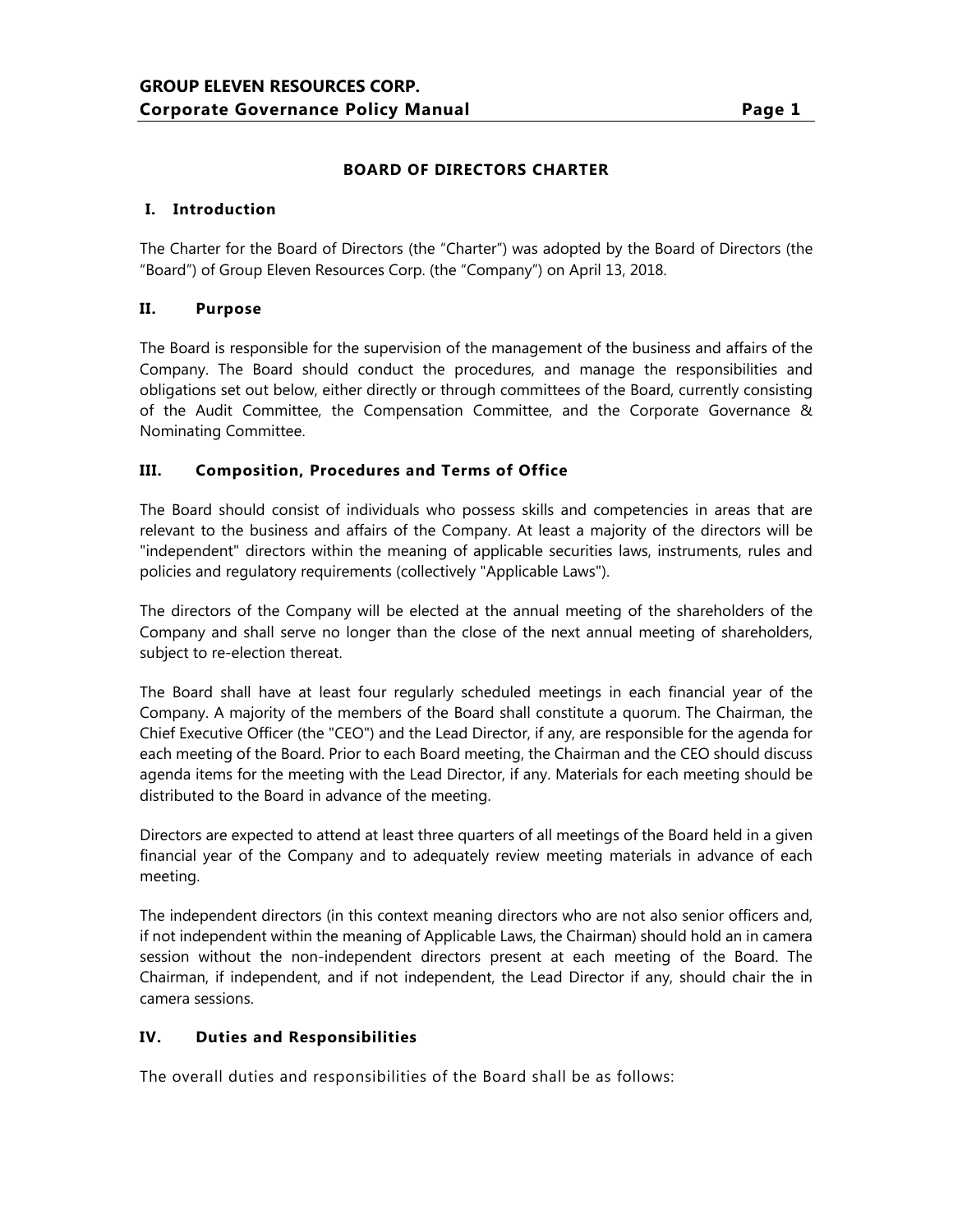#### *Oversight of Management and the Board*

- 1. The Board is responsible for the appointment and replacement of senior officers of the Company. The Board should ensure that appropriate succession planning, including the appointment, training and monitoring of the senior officers and members of the Board, is in place.
- 2. The Board is responsible for satisfying itself as to the integrity of the CEO and the other senior officers and that the CEO and the other senior officers create a culture of integrity throughout the Company.
- 3. The Board should annually consider what additional skills and competencies would be helpful to the Board, with the Corporate Governance & Nominating Committee being responsible for identifying specific candidates for consideration for appointment to the Board.
- 4. Through the Compensation Committee, the Board should review the compensation of directors to ensure that the compensation realistically reflects the responsibilities and risks involved in being an effective director and should review the compensation of the senior officers to ensure that it is competitive within the industry and that the form of compensation aligns the interests of each senior officer with those of the Company.

#### *Financial Matters*

- 5. The Board is responsible for reviewing the financial and underlying operational performance of the Company.
- 6. The Board should review and approve the annual financial statements, management's discussion and analysis related to such annual financial statements, budgets and forecasts, and the annual information form (if applicable), management information circular and annual report, of the Company.
- 7. The Board, primarily through the Audit Committee, should monitor and ensure the integrity of the internal controls and procedures (including adequate management information systems) within the Company and the financial reporting procedures of the Company.

### *Business Strategy*

8. The Board has primary responsibility for the adoption of the strategic direction of the Company. The Board will contribute to the development of the strategic direction by approving, at least annually, a strategic plan and budget developed and proposed by the senior officers, subject to any changes required by the Board. The strategic plan and budget should take into account the business opportunities and business risks of the Company. The Board will review with the senior officers from time to time the strategic planning environment, the emergence of new opportunities, trends and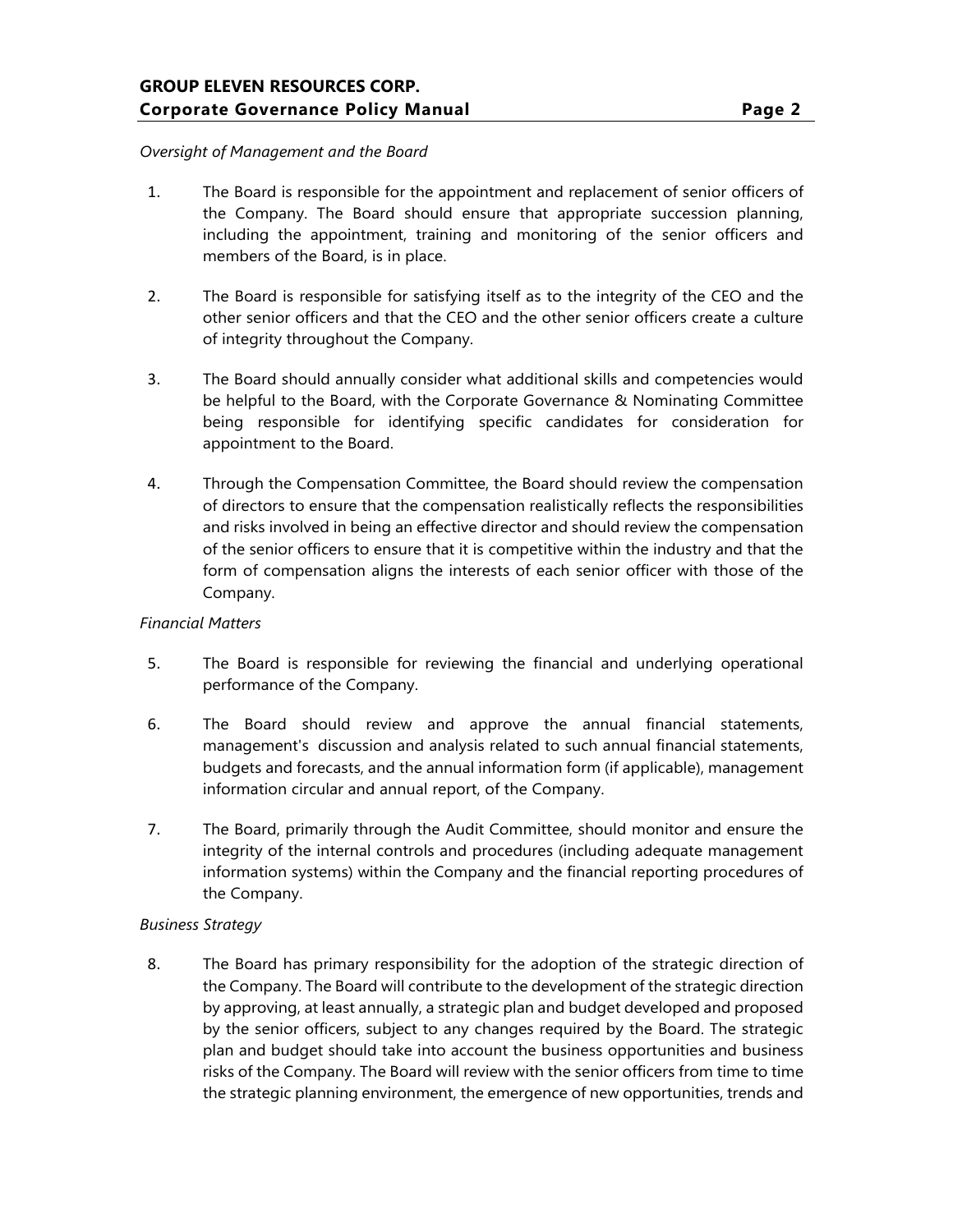risks and the implications of these factors on the strategic direction of the Company. The Board will review and approve the financial objectives, plans and actions of the Company, including significant capital allocations and expenditures.

- 9. The Board is responsible for ensuring that procedures are in place to appropriately manage the principal business risks of the Company.
- 10. The Board should monitor corporate performance against the approved strategic plan and budget, including assessing operating results, to evaluate whether the business is being appropriately managed.
- 11. The Board is responsible for reviewing and approving all material transactions not contemplated in the strategic plan and budget approved by the Board affecting the Company, all transactions having a value in excess of \$1,000,000 not in the ordinary course of business (unless contemplated in the strategic plan and budget approved by the Board) and all related party transactions (within the meaning of Applicable Laws) involving the Company which are presented to the Board.

#### *Communications and Reporting to Shareholders*

- 12. The Board is responsible for overseeing the continuous disclosure program of the Company with a view to satisfying itself that procedures are in place to ensure that material information is disclosed in a timely fashion.
- 13. The Board will ensure that the Company has a disclosure policy which includes a framework for investor relations and public disclosure.

#### *Corporate Governance*

- 14. The Corporate Governance & Nominating Committee will recommend, and the Board will establish, the Board's approach to corporate governance.
- 15. The Board is responsible for assessing its own effectiveness in fulfilling this mandate and shall assess this mandate as well as the mandate of each committee (considering, among other things, the recommendation of the applicable committee) from time to time and at least annually.
- 16. The Board is responsible for evaluating the relevant relationships of each independent director and is required to make an affirmative decision that any such relationship does not preclude a determination that the director is independent within the meaning of Applicable Laws.
- 17. The Board is responsible for ensuring the establishment of appropriate standards of corporate conduct, should adopt a corporate code of conduct for all employees, including senior officers, and should ensure that procedures are in place to monitor compliance with such code. Only the Board may grant waivers of the code of conduct which would be to the benefit of any director or senior officer.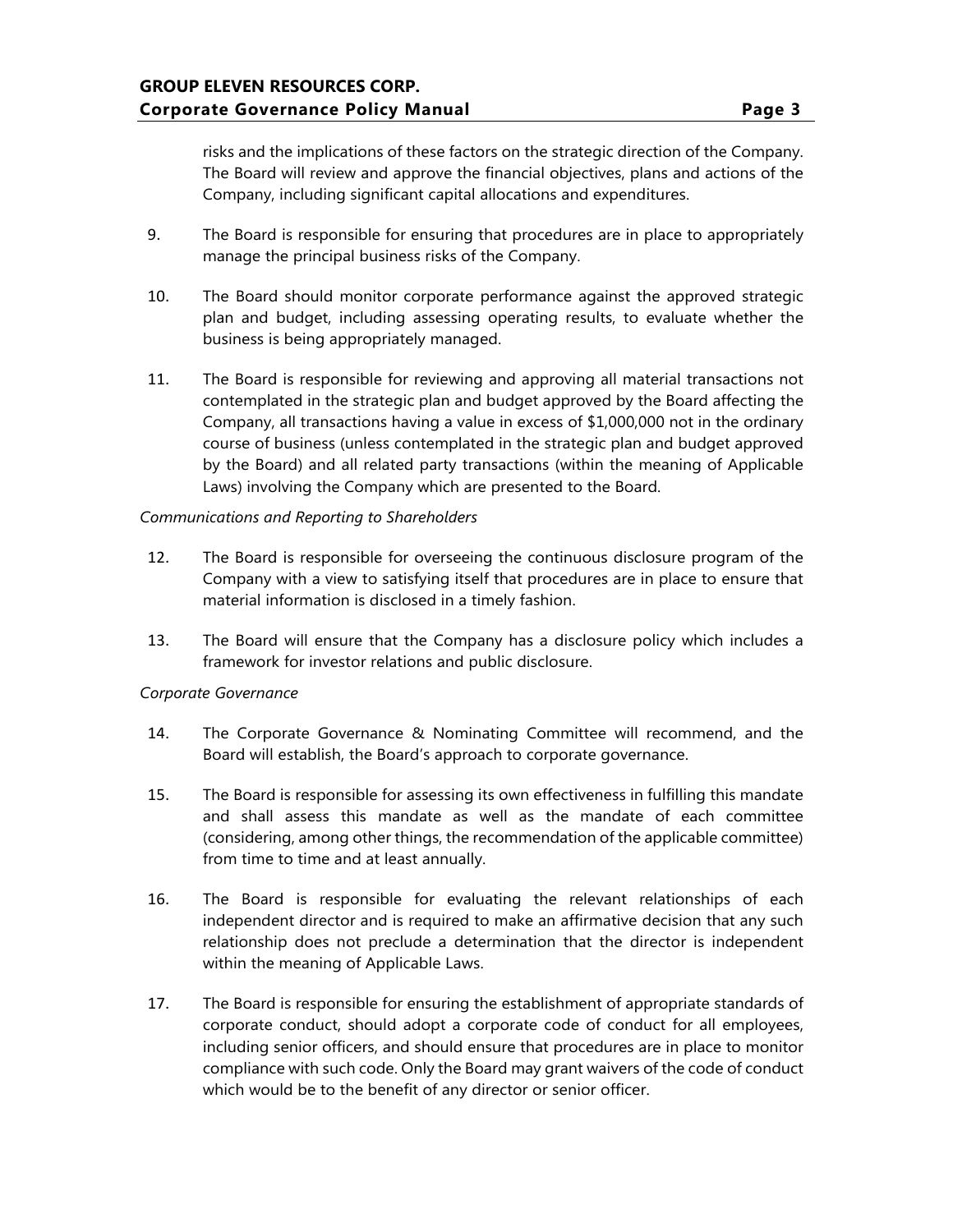#### *General*

- 18. The Board is responsible for performing such other functions as are prescribed by law, including all Applicable Laws.
- 19. The Board may at any time retain outside financial, legal or other advisors at the expense of the Company. Any director may, subject to the approval of the Corporate Governance & Nominating Committee, retain an outside financial, legal or other advisor at the expense of the Company.

#### *Lead Director*

- 20. The Board will appoint a Lead Director in circumstances in which the Chairman of the Board is not considered independent under Applicable Laws in order to provide independent leadership to the Board and for the other purposes set forth below.
- 21. If a Lead Director is required, the Corporate Governance & Nominating Committee will recommend a candidate for the position of Lead Director from among the independent members of the Board. The Board will be responsible for appointing the Lead Director.
- 22. The Lead Director, if any, will provide independent leadership to the Board and will facilitate the functioning of the Board independently of the senior officers and the Chairman.
- 23. The Lead Director, if any, will:
	- (a) in the absence of the Chairman, act as chair of meetings of the Board;
	- (b) review with the Chairman and the CEO matters for presentation to the Board;
	- (c) consult and meet with any or all of the other independent directors, at the request of any of them and with or without the attendance of the Chairman, and represent such directors in discussions with the senior officers and Chairman concerning corporate governance and other matters;
	- (d) together with the Chairman and the CEO, ensure that all required matters are presented to the Board, such that the Board is able to supervise the management of the business and affairs of the Company;
	- (e) together with the Chairman and the Chair of the Corporate Governance & Nominating Committee, ensure that the Board, the committees of the Board, individual directors and the senior officers understand and discharge their obligations under the approach to corporate governance established by the Board from time to time;
	- (f) mentor and counsel new members of the Board to assist them in becoming active and effective directors;